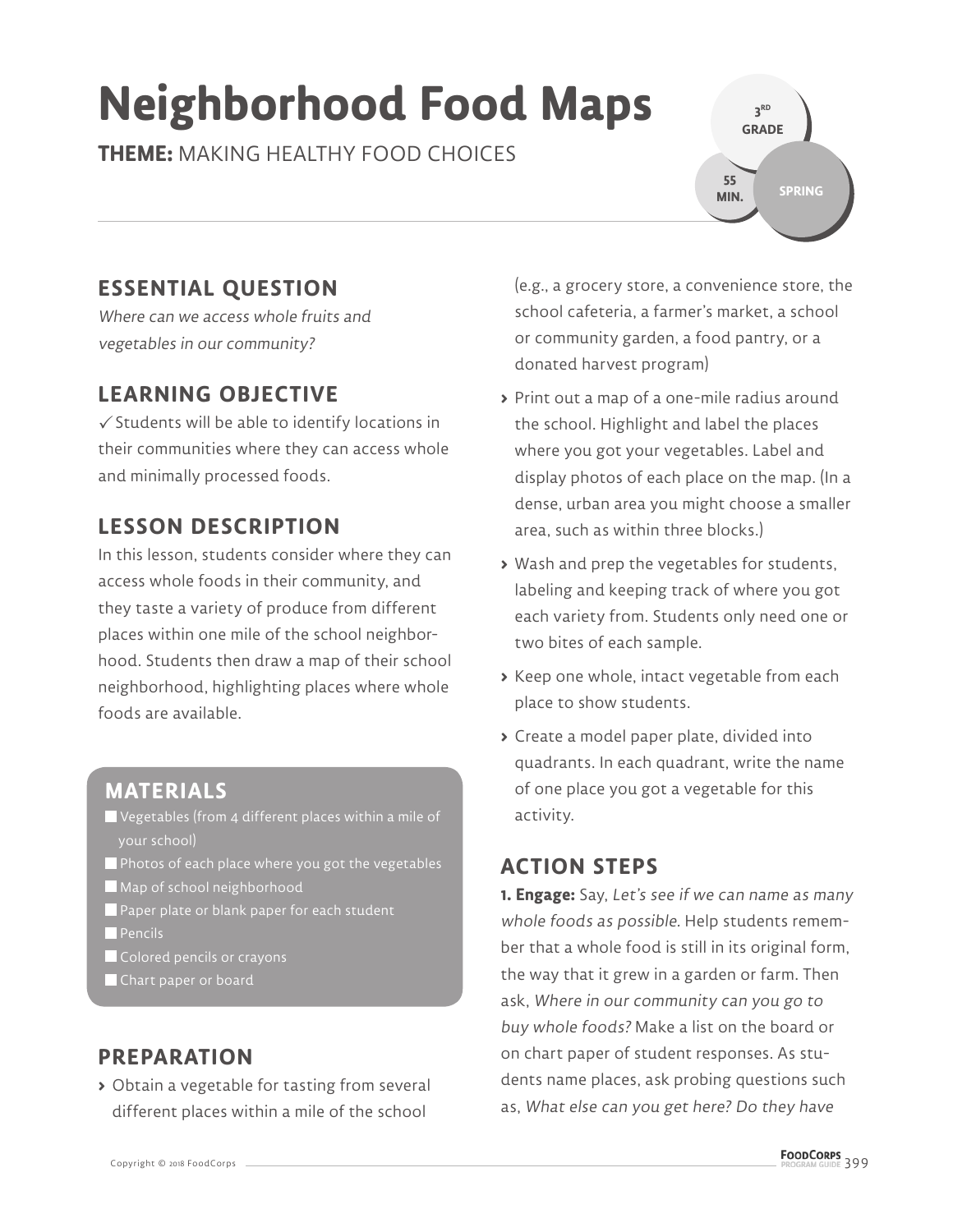lots of whole foods or just a few? Take brief notes next to each place to reflect students' understanding of these places. Explain that some neighborhoods have lots of places to get whole foods, and some have fewer, and that there are people working to make sure that every person in every neighborhood has access to whole foods in their community. **(10 min.)**

**2. Labeling Neighborhood Map:** Explain that you've brought in vegetables that you got from different places around the school neighborhood. Display the map and photos on an overhead or on the board. Show students each food sample, say where you got it from, and show them the location on your map. Pass out paper plates or blank paper, and show students your model. Have them divide their paper plate into even quadrants, one for each sample, and label them with the place names you showed them on your map. **(10 min.)**



#### **3. Wash Hands Break! (5 min.)**

**4. Tasting:** Before passing out each sample, let students know they should wait until you tell them to taste them, but they are welcome to touch and observe. Pass out samples, letting students know where each is from so they can place it in the proper spot on their plate. Then taste the samples together, and have students share observations about each sample. **(10 min.)**

**5. Drawing Food in the Community:** Have students draw their own map of the school community, highlighting all the places they know they can get whole foods. Alternatively, have students write about and then discuss the following reflection question: "What could we do to add more whole foods in our community?" **(15 min.)**

#### **REFLECTION**

Have students discuss the following questions in small groups, then share with the class: **(5 min.)**

- Where can we get whole foods in our community?
- What could we do to add more whole foods in our community?
- What other things besides whole foods do you think all communities should have access to?
- Which veggie did you like best? Why?

#### **ADAPTATIONS**

**Cafeteria Extension:** Take a "field trip" to the cafeteria, and determine what's whole and what's processed on the lunch menu.

**Garden Extension:** Sow seeds or starts in the garden to help students make the connection between growing plants and eating whole foods.

**Classroom Extension:** Have a guest speaker, such as a cafeteria staff member, farmer, or store owner, come in and explain to students why they stock or provide whole foods.